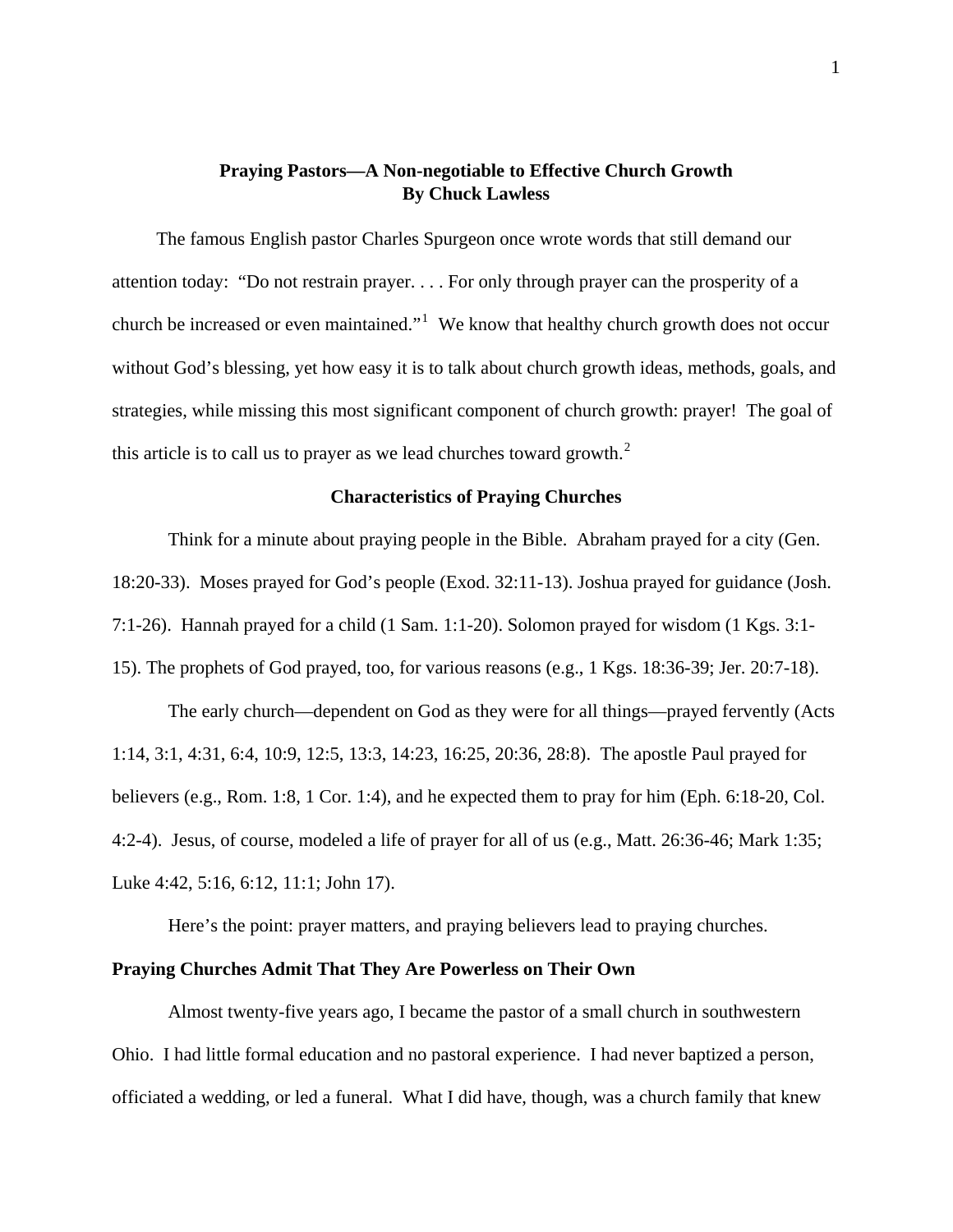how to pray. I think of Sonney and Christie, Paul and Edna, and Red and Gloria—all who understood that God alone could grow their little church. They knew they were powerless without him. In fact, I'm convinced they trusted me as a twenty-year old pastor *simply because they knew that effective church growth was not dependent on me.* 

 Here's the reality: churches grow effectively—that is, by reaching and discipling lost persons—only by God's power. That power is available to us through prayer. Until we are willing to admit that our churches cannot make a dent in a lost world without God's power, we will not pray enough.

#### **Praying Churches Put Their Focus on God**

One of my favorite verses in the creation story is Genesis 3:9—"Then the Lord called to the man, and said to him, 'Where are you?'" (NAS). This verse grabs me because *God came looking for Adam and Eve after they had sinned against him.* They had rejected his Word, but he sought them anyway because he's always been an outward-focused God.

Prayer is about a relationship with this God, and praying churches focus on him. A church simply can't focus on God through prayer and remain centered on themselves.

Some time ago, I spent an exciting weekend with an evangelical church in the western part of the United States. When I walked into their building, I immediately saw the flags of several nations hanging in their worship center. The flags represented countries to which the church had sent missionaries. It was not surprising that that same church had committed the weekend to fasting and praying for God's will to be done in their congregation. God-centered churches are praying churches.

### **Praying Churches Learn to Persevere Patiently in Faith**

Effective church growth is not an easy process. We preach the Word, and we must then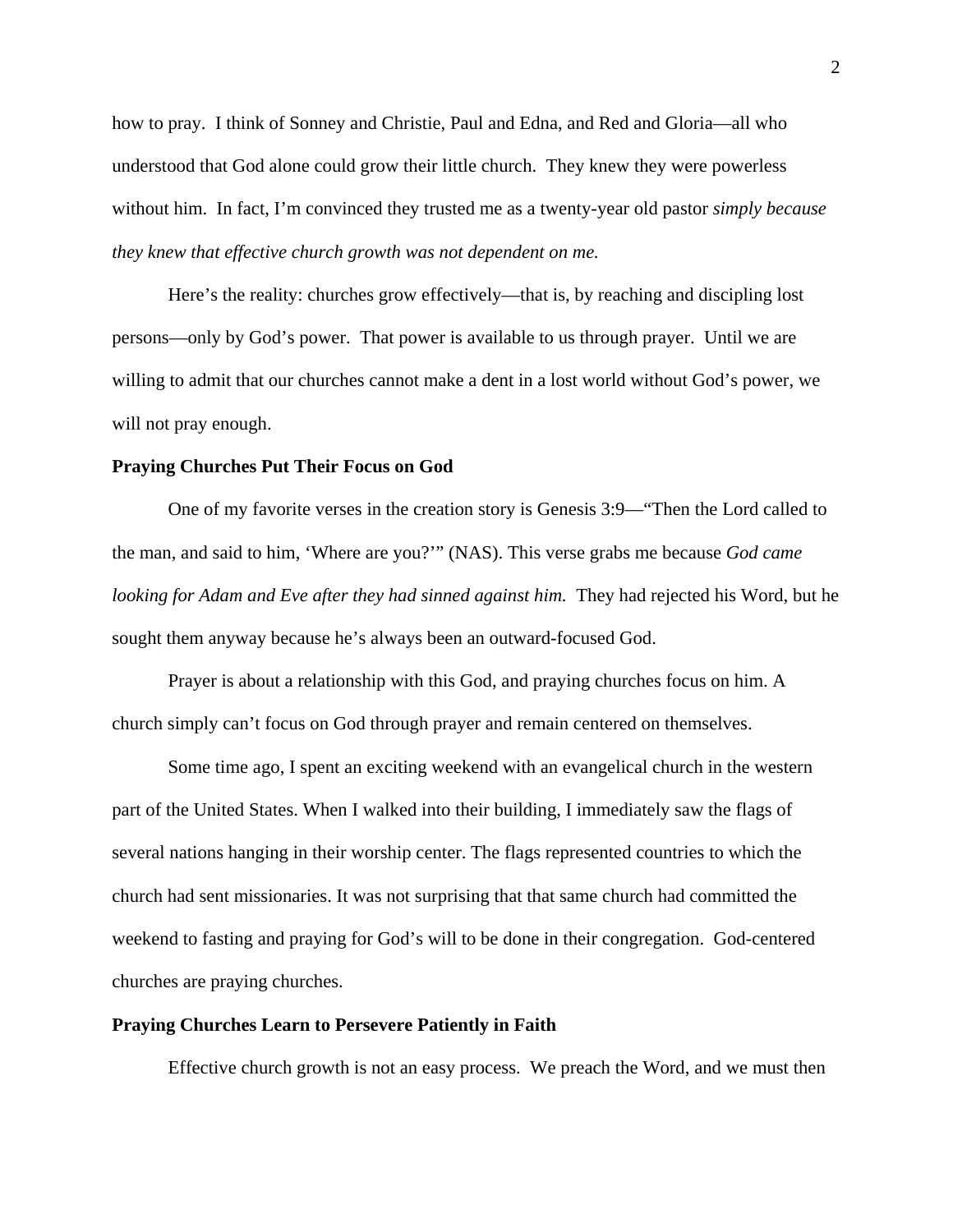wait for God to move a heart. We share Christ with a lost person, and often that person does not respond immediately. Visitors attend our churches week after week, and we wonder why they never officially join.

What do these stories have to do with prayer? Have you ever wondered why the Bible so often calls us to wait? (e.g., Isa. 40:31, Psa. 52:9, Acts 1:4). One reason must be that we are often impatient—we want God to respond to our needs in a microwave fashion. We church leaders want God to change our churches *right now.* Sometimes it even seems like we want the answers to our prayers before we ever pray the prayer!

Praying churches realize, though, that God's timing seldom matches our timing. He does not always respond as quickly as we would like—but we can still trust Him to accomplish His plan.

#### **A Basic Principle for Developing a Prayer Ministry**

 Elsewhere I have written extensively about developing a prayer ministry in the local church.<sup>[3](#page-4-1)</sup> My goal in this section is simply to describe the most basic prayer ministry principle described more completely in these other works: *the pastor must set the example.*

Listen to these words from the pastor of a growing church in Texas:

For thirty years I preached more about prayer than I prayed. But it wasn't until people started seeing praying in my life that my words made a difference. We are fighting on the wrong battlefield. The battle is to be won on our knees. Then we go out and do what God tells us to do. *There is no substitute for praying preachers*. [4](#page-4-1) (emphasis added)

 Most church leaders want a ready-made program for prayer, but almost every prayer study indicates that a praying church begins with a praying pastor. Pastor, take a moment to answer this question honestly: "If all of my church members prayed as much and as fervently as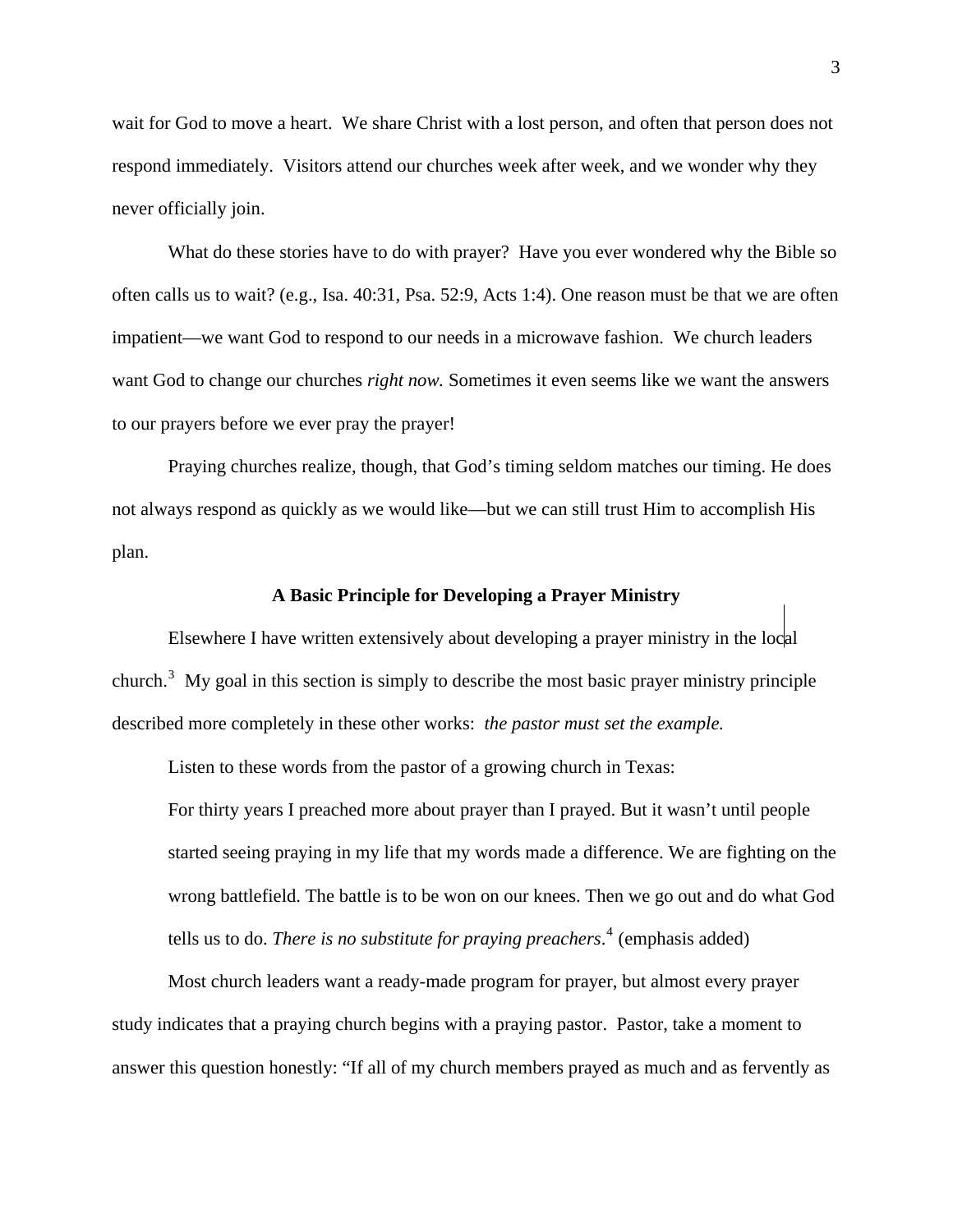I do, should I expect my church to grow?" If your answer is "no," you know where to begin.

Here are a few steps toward becoming a praying pastor.

**1. Hold yourself accountable to someone.** Find someone who knows you well, and who cares enough about you to confront you with this question: "have you prayed today?" The age of email makes it possible for someone to ask us this question every day, and most of us need *daily*  accountability for our praying.

**2. Pray with your spouse and family every day.** Even a few minutes a day is a starting point, especially if you have small children. You will emphasize prayer more and more forcefully challenge your church to pray if you know that prayer in your own home is consistent.

**3. Do Bible studies on great prayer warriors.** It is difficult to read the stories of prayer in the early church without longing to pray as they did. More specifically, how hard it is *not* to pray more when we read how much Jesus prayed (for example, in the book of Luke). Spend some time studying the stories of prayer noted earlier in this article, and you will likely pray more.

**4. Be comfortable with small daily improvements.** Few persons become prayer warriors overnight. If today you pray for ten minutes longer than yesterday, thank God for that improvement. If tomorrow's prayer is simply more focused than today's, be grateful for the progress. Daily growth eventually means long-term growth.

**5. Pray today.** You get the point—nothing will change unless you begin by praying today. May God help you to start today in becoming the model prayer warrior for your church.

#### **NOTES**

 $\overline{a}$ 

<sup>1.</sup> Charles Spurgeon, *The Power of Prayer in a Believer's Life* (Lynnwood, WA: Emerald Books, 1993), 105.

<sup>2.</sup> Much of this article can be found in Thom S. Rainer and Chuck Lawless, *Eating the Elephant* (Louisville: Pinnacle, 2003). Used with permission.